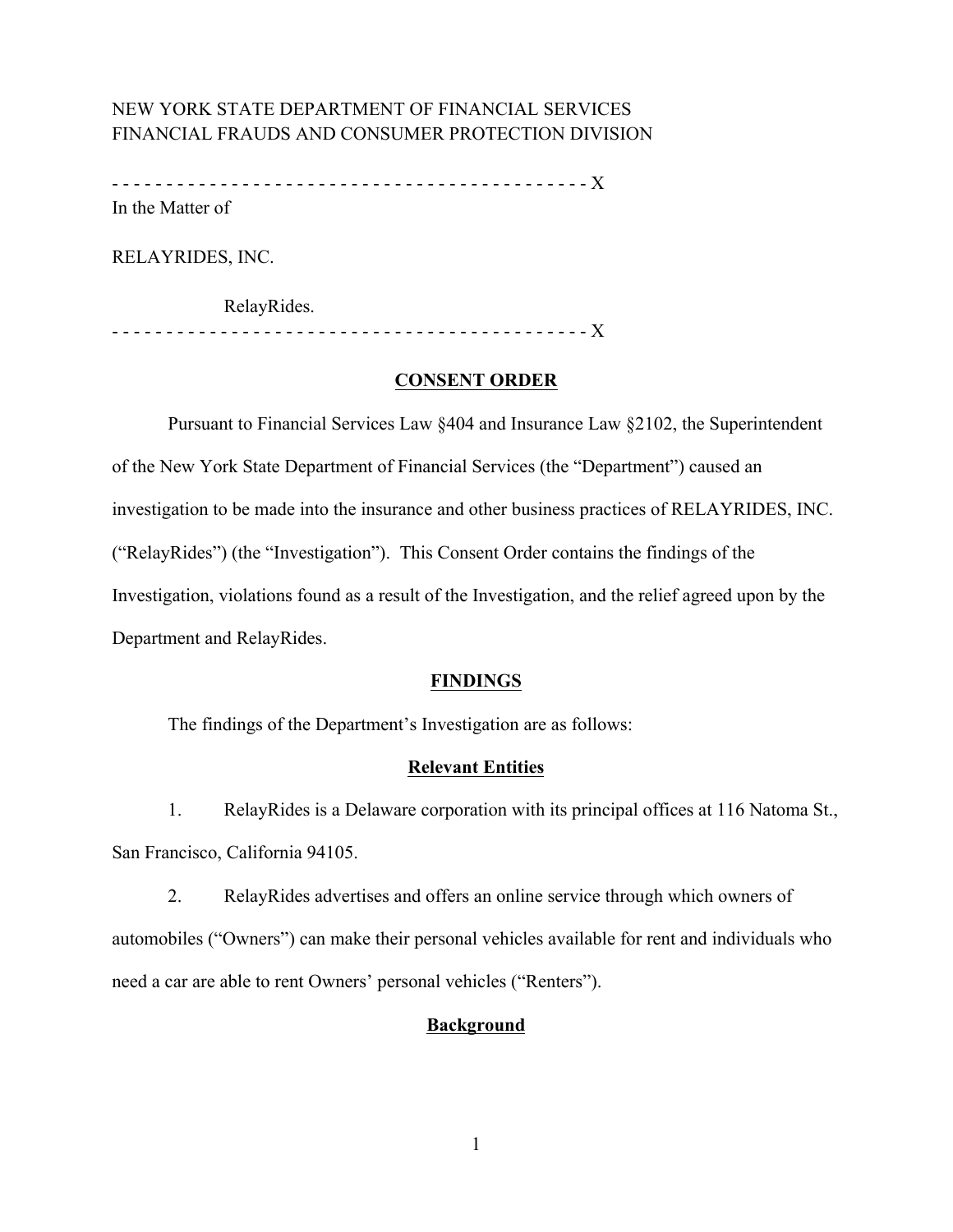3. RelayRides began advertising and selling its service to New York residents in March 2012. This included setting up a page on the RelayRides website for New York Owners to post available cars and New York Renters to view cars available in New York.

 4. Along with selling its service by which Renters could rent cars from Owners, RelayRides also sold Owners and Renters insurance policies such as a liability policy in case of injury to third-parties and damage to their vehicles, and a collision policy for damage to the Owners' cars when rented.

 5. Following an inquiry by the Department into RelayRides' practices, RelayRides ceased new rentals in New York on May 15, 2013, while agreeing that any insurance claims made by New York Owners and Renters arising out of rentals prior to the shutdown of RelayRides' New York operations would be honored.

6. From June 2011 through May 14, 2013, RelayRides sold its services to 895 New York Renters and 258 New York Owners.

### **Unlicensed Insurance Producing**

 7. RelayRides marketed on its website, www.relayrides.com, that Owners and Renters in New York are protected with a \$1,000,000 liability insurance policy for claims by third parties for bodily injuries and property damage.

 8. RelayRides procured a group third-party liability insurance policy ("Liability Policy") in New York from Hudson Insurance Company ("Hudson") and sold this policy to New rented car, and these fees included premiums for the Liability Policy. The liability policy premiums paid by Owners and Renters were charged proportionally to the duration of the York Owners and Renters. RelayRides earned a portion of the fees Renters paid Owners for a reservation billed for the car.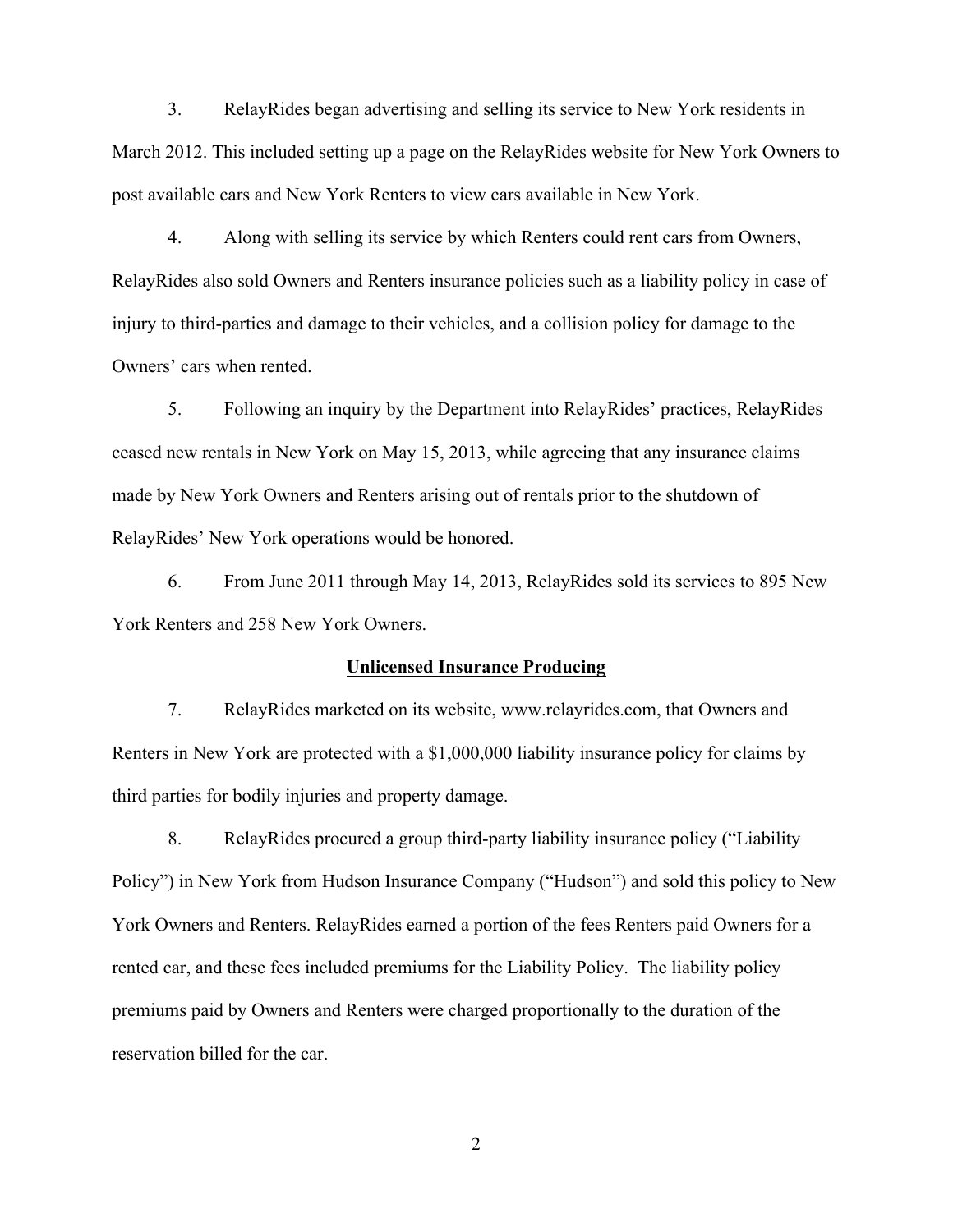9. A portion of the fees collected by RelayRides from Owners and Renters was used to pay premiums for no-fault insurance coverage included in the Liability Policies.

 damage to the rented automobile during the rental period (collectively "Collision Policy"). These policies were financed and administered by RelayRides. 10. From March 2012 to March 2013, RelayRides charged Renters a standard physical damage policy, and beginning in March 2013, RelayRides offered Renters a choice of three physical damage insurance packages with varying amounts of protection for physical

11. RelayRides collected premiums for any Collision Policies chosen by a Renter.

 Renter customers and collected fees from them in part to pay the premiums on the group damage. The RelayRides website represented that in the event of an accident "the [R]enter should look to the RelayRides insurance ID card" for insurance coverage and call the Hudson claims reporting number on the card. 12. RelayRides issued insurance cards for the Liability Policy to both its Owner and insurance policies that provided customers with liability coverage for bodily injury and property

13. Insurance Law  $\S 2102(a)(1)(A)$  requires "any person, firm association or corporation…act[ing] as an insurance producer" to be licensed by the Department. An insurance producer under Insurance Law §2101(c) includes an insurance broker "who…for any compensation, commission, or thing of value acts or aids in any manner in soliciting, negotiating, or selling any insurance…on behalf of an insured other than himself or herself…."

14. RelayRides is not and never has been licensed as an insurance producer in New York.

15. RelayRides advertised liability and collision insurance policies, negotiated a group policy with Hudson, and sold individual policies to its users. In doing so, RelayRides was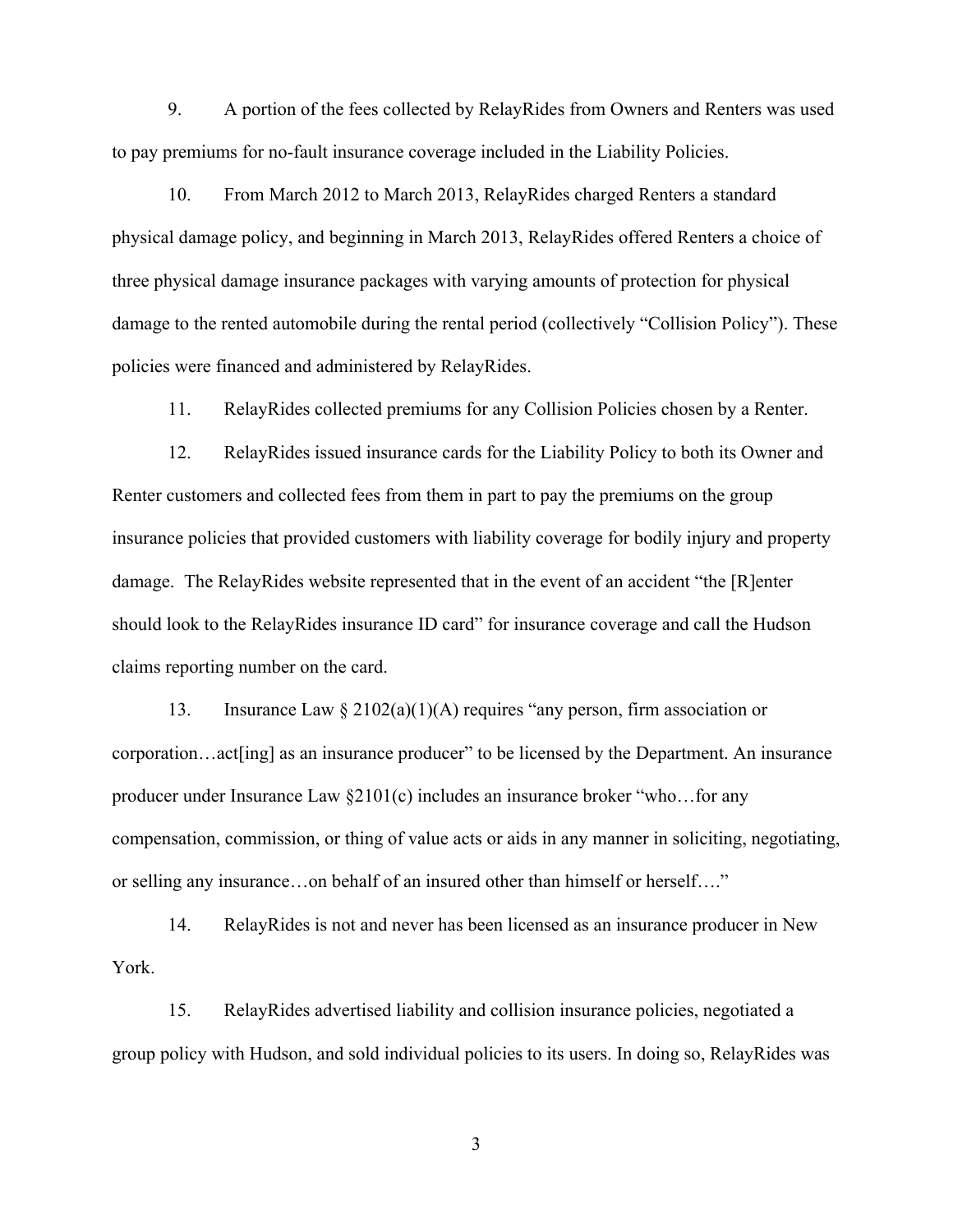acting as an unlicensed insurance producer, in violation of New York Insurance Law §  $2102(a)(1)(A)$ .

#### **Unlicensed Insurance Adjusting**

 16. When a car rented through RelayRides is damaged, the Owner informs RelayRides of the damage and RelayRides then investigates the claim, including reviewing typically accepting the amount based on the estimate provided by the Owner or the estimate of a third party appraiser's review. RelayRides would then seek to recover amounts owed by the pictures submitted by the Owner. RelayRides determined the amount to be paid out for repairs, Renter to RelayRides, depending on the level of protection purchased by the Renter.

 complex damage to an automobile, RelayRides employs an outside firm to investigate and make 17. RelayRides has represented to the Department that for more significant or a recommendation to RelayRides regarding the appropriate payment to Owners.

 corporation…act[ing] as an…insurance adjuster" to be licensed by the Department. Under behalf of an insurer in the work of investigating and adjusting claims arising under insurance contracts." 18. Insurance Law  $\S 2102(a)(1)(A)$  requires "any person, firm, association or Insurance Law  $\S 2101(g)$ , an "adjuster" is any person or corporation who "acts in [New York] on

19. RelayRides is not and never has been licensed as an insurance adjuster in New York.

20. By reason of the foregoing conduct, RelayRides was acting as an unlicensed insurance adjuster in violation of New York Insurance Law § 2102(a)(1)(A).

# **Misrepresentations in RelayRides' Advertising**

21. RelayRides marketed its services through online advertisements which ran from March 2012 through May 2013. Via its website, www.relayrides.com, RelayRides marketed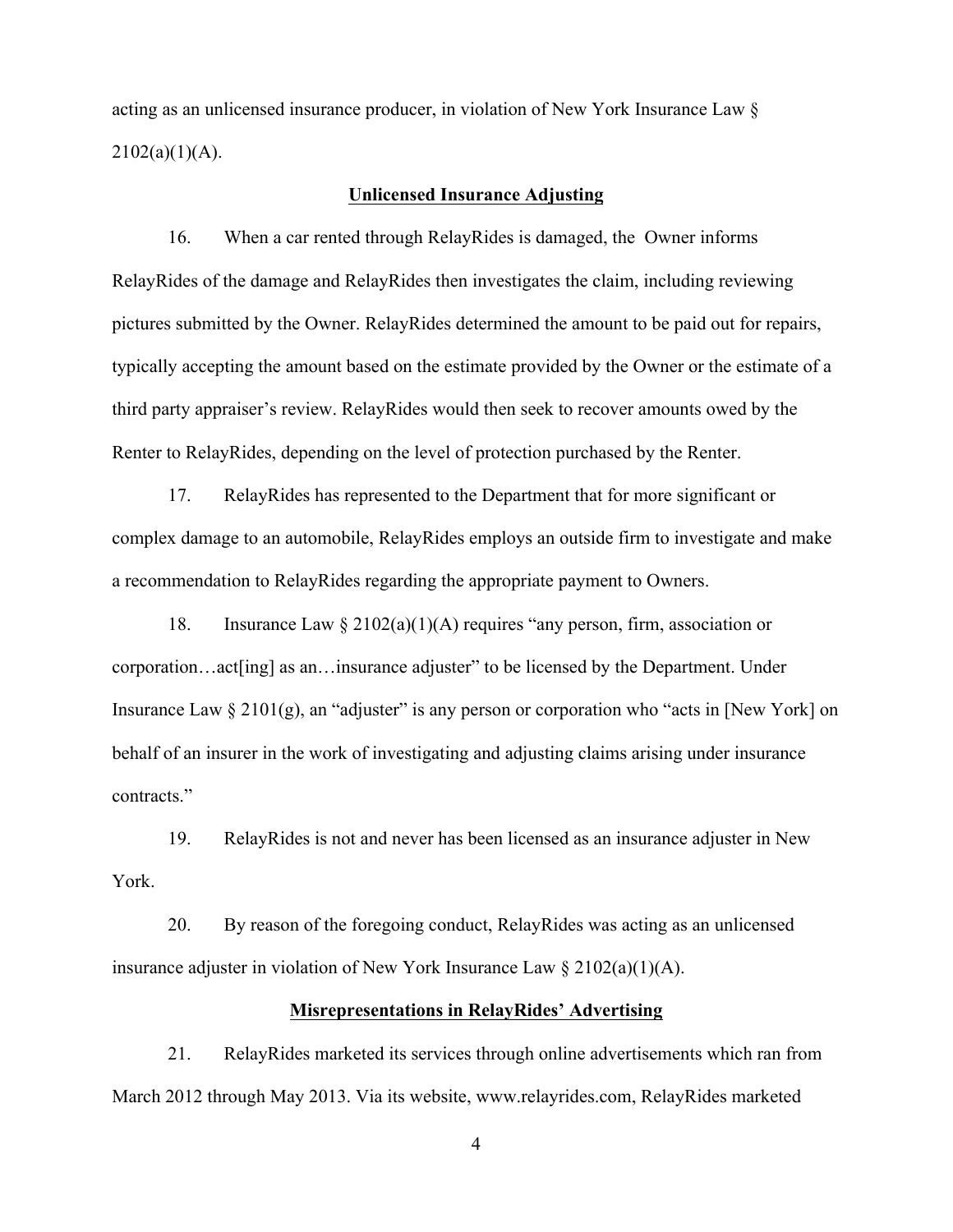directly to New York consumers, listing over 100 cities in New York where RelayRides vehicles were available.

renters. 22. Relay Rides also advertised through a direct mail program in New York in September 2012, having sent 11,094 mailers targeting car owners and 7,856 mailers targeting

23. In these mailers, car owners were told that RelayRides provides "Peace of mind. Every RelayRides reservation is protected by \$1 million of liability insurance."

 24. RelayRides further advertised via television commercials in New York in November and December 2012.

 25. In one television commercial aired in New York, the "Owner" renting out his car insurance." The commercial, however, provided no other warning or information about a car owner's potential liability or potential impact on a car owner's liability insurance, nor disclosed to viewers that they could be responsible for claims exceeding the insurance provided. through RelayRides informs his neighbor that "I'm also covered in a million bucks worth of

while your car is being rented, your insurance policy should not be touched." 26. RelayRides made advertising claims on its website similar to those described in the advertisements above, including representing to potential Owners that "one of the ways [RelayRides] protects you is by obtaining a \$1 million liability insurance policy that protects you against lawsuits and property damage while your car is being rented through the RelayRides service." RelayRides also claimed on the website that potential Owners were adequately protected for collision damage, stating on the website that "if something unfortunate does happen

27. New York Financial Services Law  $\S 408(a)(1)(A)$  prohibits "any intentional fraud or intentional misrepresentation of a material fact with respect to a financial product or service."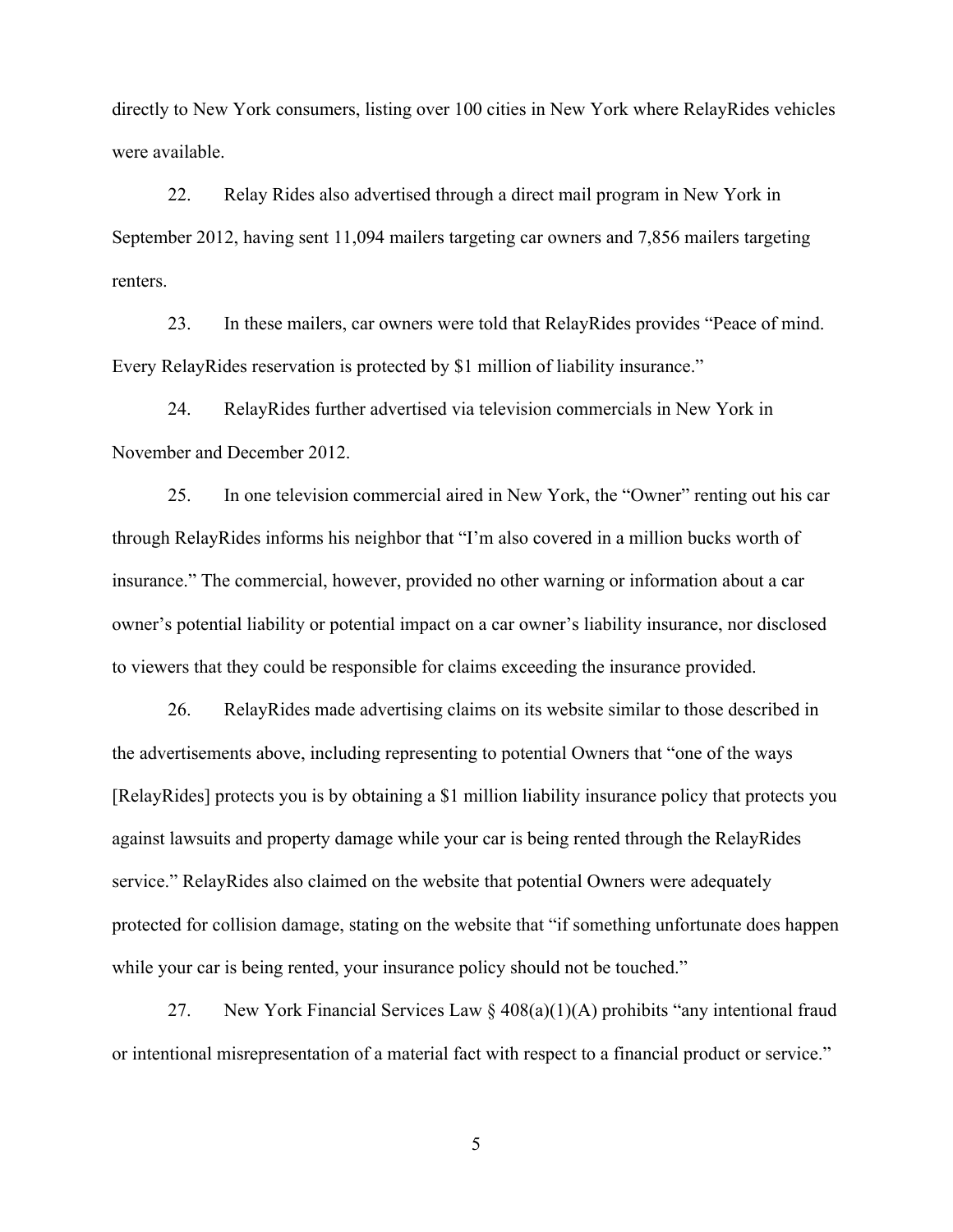28. RelayRides represented to consumers in its advertisements that it provided adequate liability insurance, when in fact RelayRides' group Liability Policy could not supersede the customers' liability insurance policies in New York and left Owners' personal automobile policies responsible for damages incurred during rental. RelayRides misrepresented the coverage it provided and risk to Owners in violation of New York Financial Services Law ("FSL")  $§$  408(a)(1)(A).

 29. RelayRides also claimed on its website that in most cases participation in policies do not permit the use of vehicles in commercial enterprises. Accordingly, RelayRides RelayRides would not violate an Owner's liability policy. However, standard New York liability likely led many of its New York Owners to violate their liability insurance policies.

30. RelayRides misrepresented the consequences to Owners of participating in RelayRides' program in violation of FSL  $\S$  408(a)(1)(A).

 could constitute a commercial use of that vehicle, potentially causing Owners to violate standard provisions of New York vehicle leasing and finance agreements. RelayRides' failure to disclose 31. RelayRides also failed to disclose to Owners that renting out a personal vehicle this was a misrepresentation of its program to consumers in violation of FSL  $\S 408(a)(1)(A)$ .

#### **Violations**

 32. The foregoing acts and practices of RelayRides violate Insurance Law § 2102 and Financial Services Law § 408.

#### **AGREEMENT**

 **WHEREAS**, RelayRides admits the Department's Findings, and is willing to settle and resolve this Investigation and the Superintendent is willing to accept this Consent Order in lieu of commencing an administrative or other proceeding arising out of the subject matter of this Consent Order.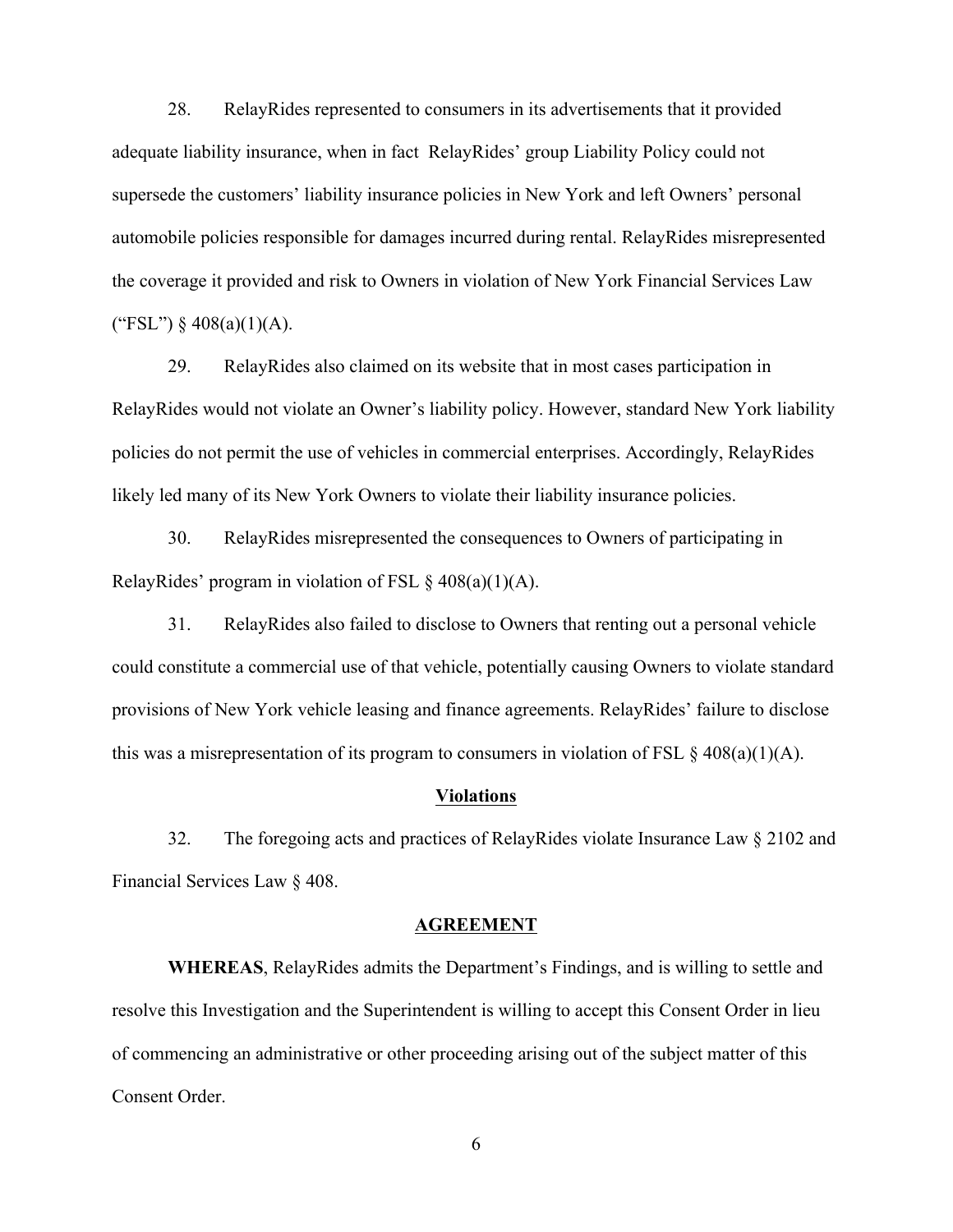#### **IT IS HEREBY UNDERSTOOD AND AGREED** by RelayRides, its successors,

assigns, agents, representatives and employees, and by any parent company, holding company, corporation, subsidiary or division through which RelayRides operates, that:

#### **Prohibited Practices**

 rent or rent vehicles in New York through RelayRides unless: 33. RelayRides will not solicit business in New York or permit customers to offer to

- New York demonstrating that its business plan and advertising is consistent with New York Insurance law; and a. RelayRides submits a business plan to the Department for its operations in
- proposed business plan is not inconsistent with the requirements of the New effectuating its business plan or a finding that RelayRides is in compliance b. The Superintendent provides RelayRides with a written determination that the York Insurance Law, provided, however, that such determination shall not be deemed an approval by the Superintendent of RelayRides' practices in with the Insurance Law, the Vehicle and Traffic Law or any other law, and RelayRides shall make no representation to the contrary;

### **Advertising**

 34. RelayRides will produce to the Department copies of all advertisements handbooks, guidebooks, and website materials, including all click-through materials) employed each month within one week of the end of each month for one year following any issuance of a determination by the Superintendent pursuant to Paragraph 33(b) above. RelayRides will make (including, but not limited to, magazine and newspaper advertisements and advertisements available on or distributed over the Internet, videotapes, radio and television broadcast scripts, available all advertising and consumer disclosures at the Department's request for an additional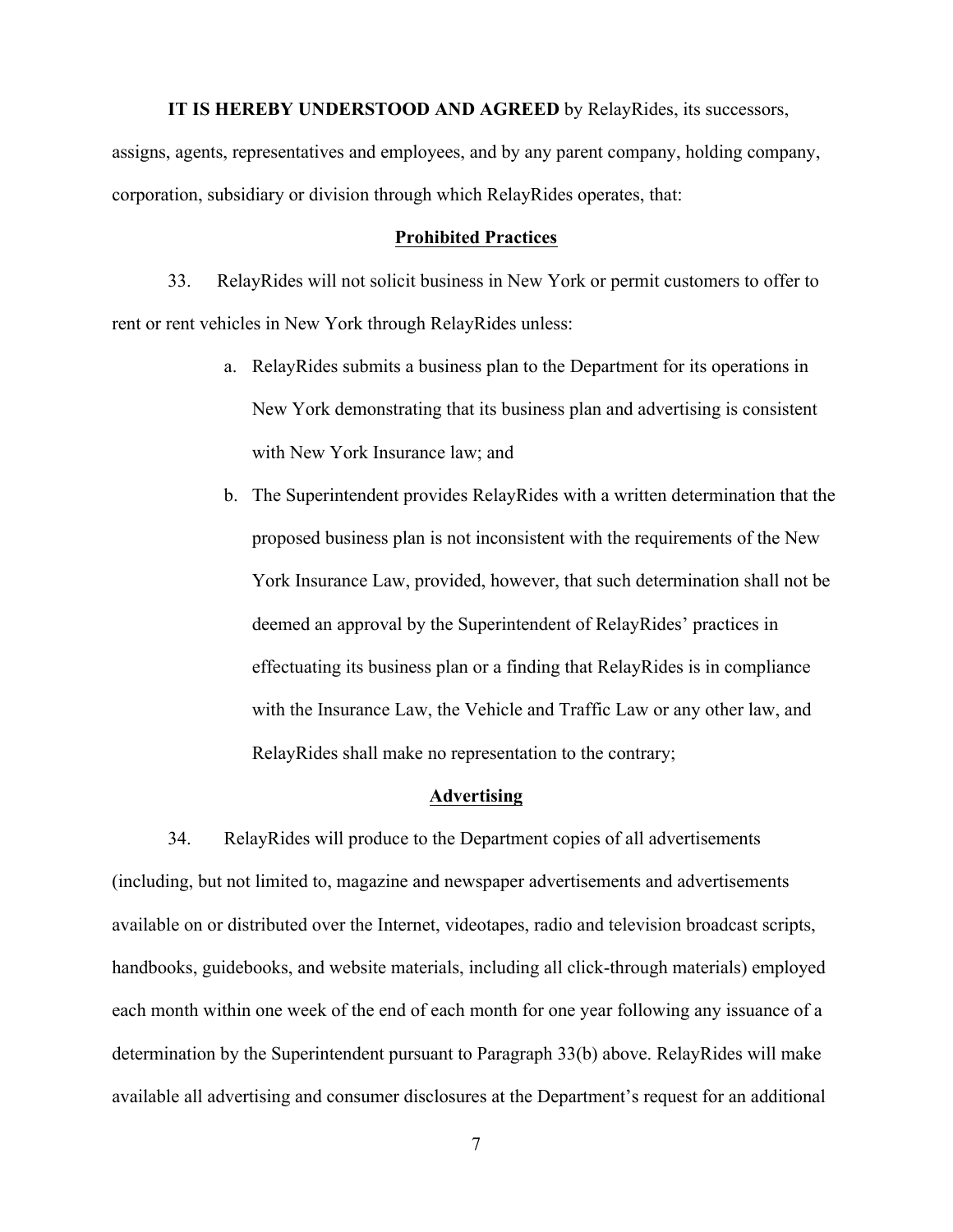two years. RelayRides will also produce copies of all consumer disclosures and social media policies and templates within two weeks of any issuance of a determination by the Superintendent pursuant to Paragraph 33(b) above.

### **Penalty and Remedial Procedures**

 35. No later than March 7, 2014, RelayRides shall pay a civil penalty of TWO HUNDRED THOUSAND DOLLARS (\$200,000) to the New York State Department of Financial Services to address all underlying conduct relating to insurance activity in New York up to the Effective Date of this Consent Order. The payment shall be in the form of a wire transfer in accordance with the Department's instructions or a certified or bank check made out to "State of New York Department of Financial Services" and mailed to: New York State Department of Financial Services, One State Street, New York, New York, 10004-1511, Att: Max Dubin, Assistant Counsel, Financial Frauds & Consumer Protection Division.

 36. Neither RelayRides nor any of its subsidiaries or affiliates shall, collectively or individually, seek or accept, directly or indirectly, reimbursement or indemnification with regard to any or all of the amounts payable pursuant to this Consent Order, including, but not limited to, payment made pursuant to any insurance policy.

### **Other Relief**

37. RelayRides admits to the authority of the Department to effectuate this Consent Order. RelayRides will cease and desist from engaging in any acts in violation of the Insurance Law and FSL and will comply with the Insurance Law and FSL.

## **Breach of the Consent Order**

38. In the event that the Department believes RelayRides to be materially in breach of the Consent Order ("Breach"), the Department will provide written notice to RelayRides of the Breach and RelayRides must, within ten (10) business days from the date of receipt of said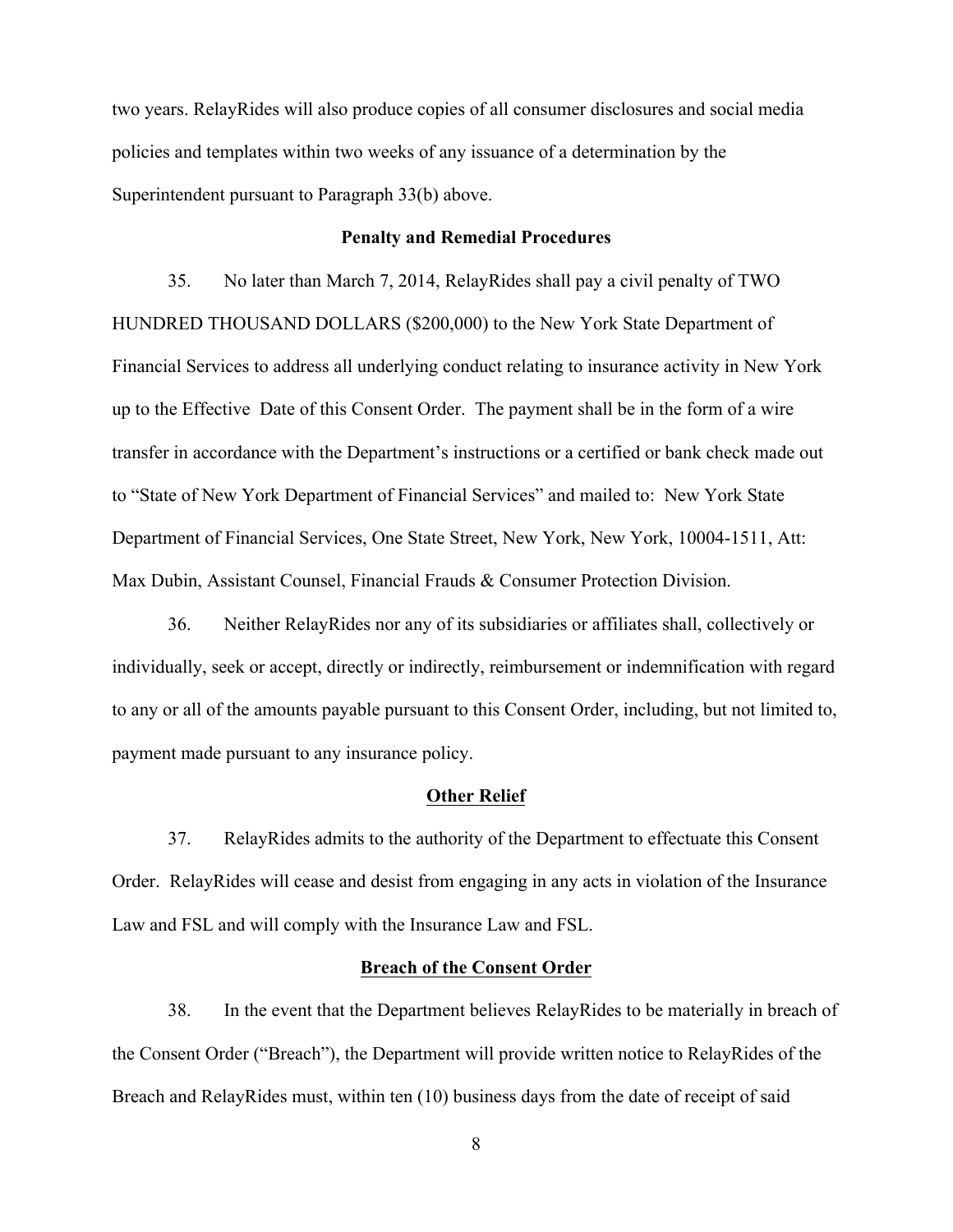the Department and shall have an opportunity to rebut the evidence, if any, of the Department notice, or on a later date if so determined in the sole discretion of the Department, appear before that a Breach has occurred and, to the extent pertinent, demonstrate that any such Breach is not material or has been cured.

 39. The Parties understand and agree that RelayRides' failure to appear before the Paragraph 38 of this Consent Order is presumptive evidence of RelayRides' Breach. Upon a ensuing hearings, notices, orders and other remedies that are available under the New York Department to make the required demonstration within the specified period as set forth in finding of Breach, the Department has all the remedies available to it under the New York Insurance Law and FSL and may use any and all evidence available to it in connection with all Insurance Law and FSL.

## **Other Provisions**

40. Nothing in this Consent Order shall be construed to prevent any consumer from pursuing any right or remedy at law.

 that this Consent Order shall in no way bar or otherwise preclude the Department from 41. If RelayRides defaults on its monetary obligations under this Consent Order, the Department may terminate this Consent Order, at its sole discretion, upon 10 days' written notice to RelayRides. In the event of such termination, RelayRides expressly agrees and acknowledges commencing, conducting or prosecuting any investigation, action or proceeding, however denominated, related to the Consent Order, against RelayRides, or from using in any way statements, documents or other materials produced or provided by RelayRides prior to or after the date of this Consent Order including, without limitation, such statements, documents or other materials, if any, provided for purposes of settlement negotiations.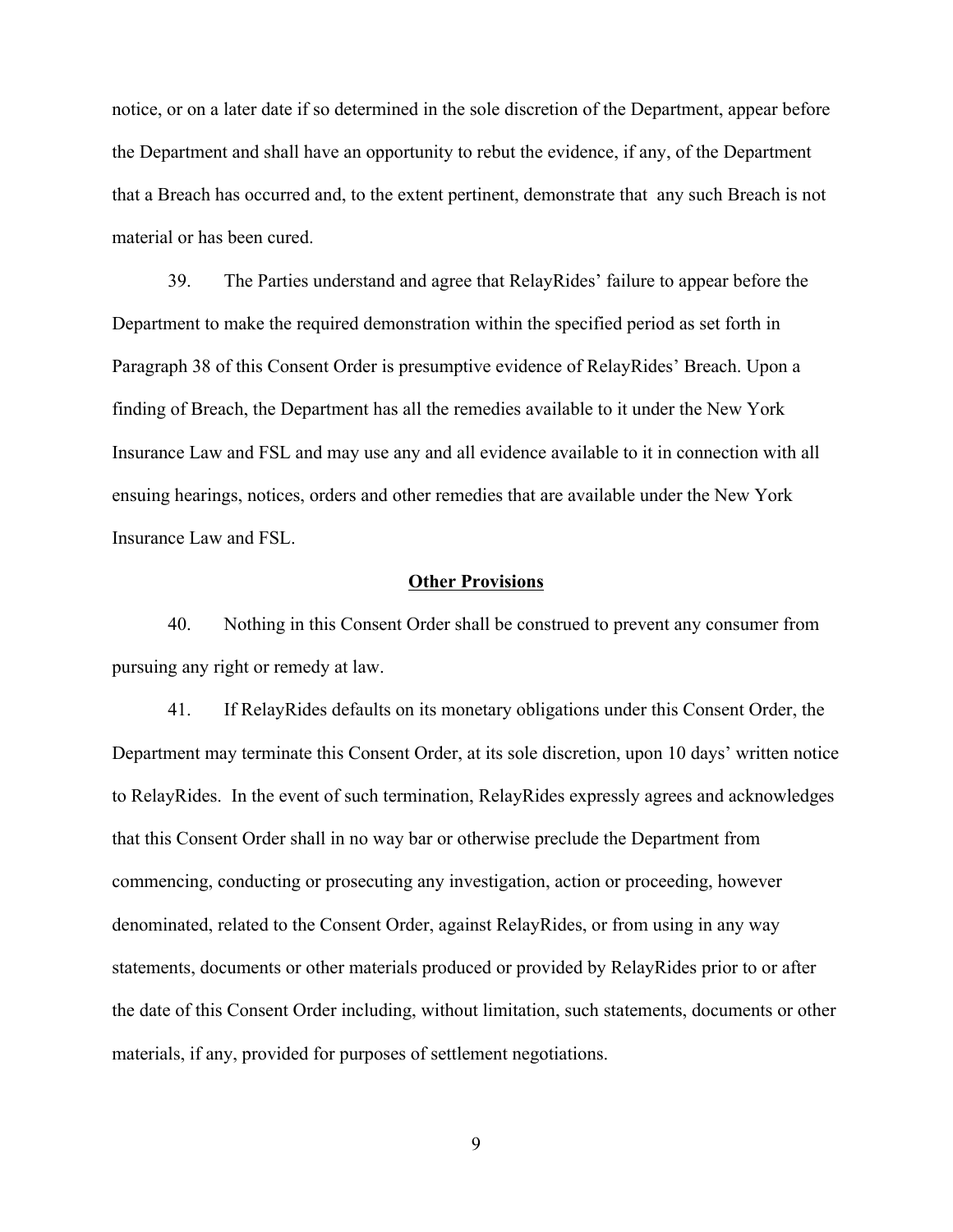voidable by the Department in its sole discretion. 42. The Department has agreed to the terms of this Consent Order based on, among other things, the representations made to the Department by RelayRides or its counsel and the Department's own factual Investigation. To the extent that representations made by RelayRides or its counsel are later found to be materially incomplete or inaccurate, this Consent Order is

 and information reasonably necessary for the Department to verify compliance with this Consent 43. Upon the request of the Department, RelayRides shall provide all documentation Order.

44. All notices, reports, requests, and other communications to any party pursuant to this Consent Order shall be in writing and shall be directed as follows:

If to the Department:

 Attention: Max Dubin, Assistant Counsel New York Department of Financial Services One State Street New York, New York 10004-1511

If to RelayRides:

RelayRides, Inc. 116 Natoma St. San Francisco, CA 94105 Attention: Alex Benn, Chief Operating Officer

45. This Consent Order and any dispute thereunder shall be governed by the laws of the State of New York without regard to any conflicts of laws principles.

46. RelayRides waives its right to further notice and hearing in this matter as to any allegations of past violations up to and including the Effective Date of this Consent Order and agrees that no provision of the Consent Order is subject to review in any court or tribunal outside the Department.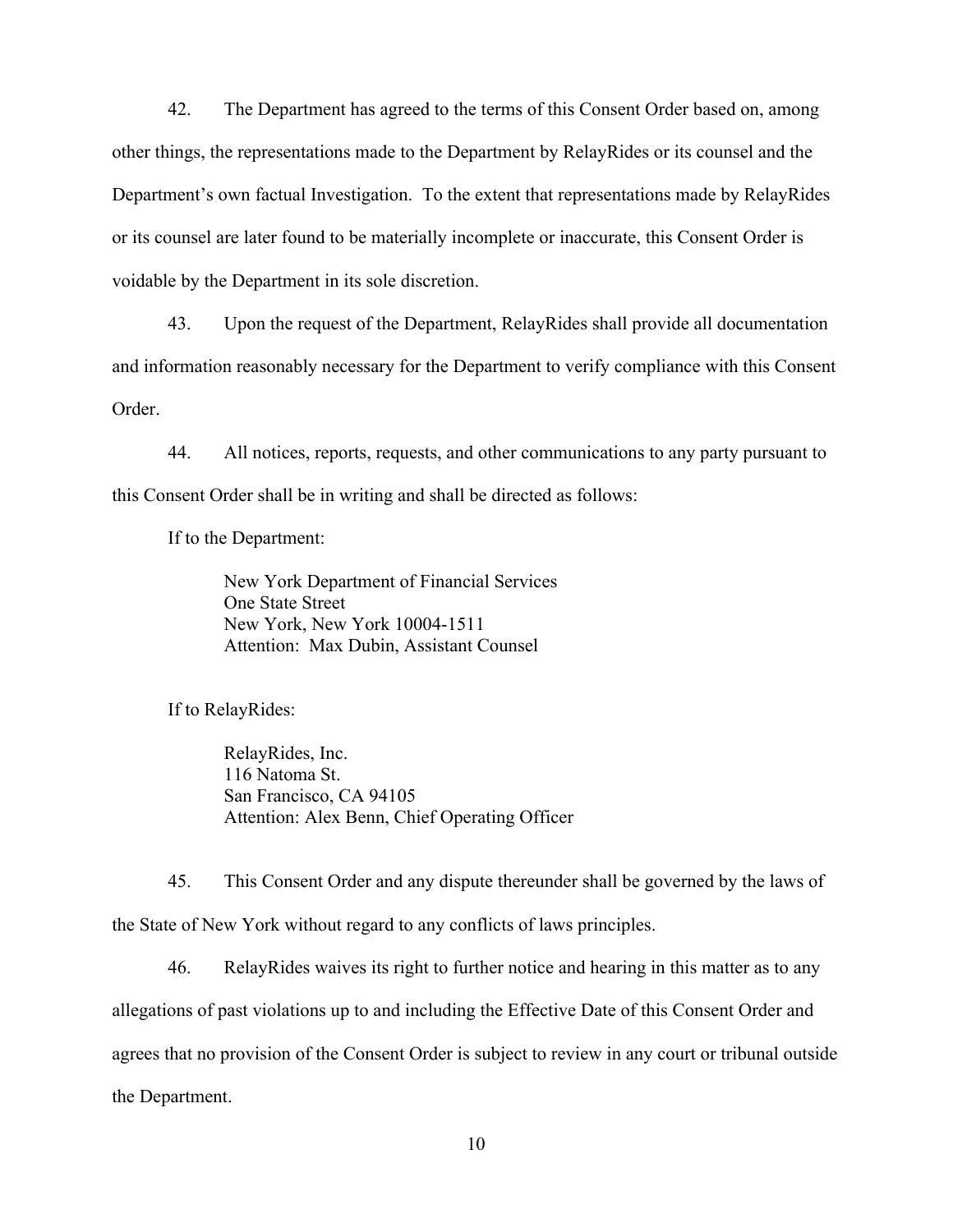47. This Consent Order may not be amended except by an instrument in writing signed on behalf of all the parties to this Consent Order.

48. This Consent Order constitutes the entire agreement between the Department and RelayRides and supersedes any prior communication, understanding or agreement, whether written or oral, concerning the subject matter of this Consent Order. No representation, inducement, promise, understanding, condition, or warranty not set forth in this Consent Order has been relied upon by any party to this Consent Order.

49. In the event that one or more provisions contained in this Consent Order shall for any reason be held invalid, illegal, or unenforceable in any respect, such invalidity, illegality, or unenforceability shall not affect any other provisions of this Consent Order.

50. This Consent Order may be executed in one or more counterparts, and shall become effective when such counterparts have been signed by each of the parties hereto and So Ordered by the Superintendent of Financial Services or his designee (the "Effective Date").

 51. Upon execution by the parties to this Consent Order, the Department will advertising practices and the misrepresentations set forth herein related to RelayRides' car will be taken by the Department against RelayRides for the conduct set forth in this Consent Order provided that RelayRides complies with the terms of the Consent Order. discontinue the Investigation as and against RelayRides solely with respect to insurance and sharing program in New York State through the date of this Consent Order. No further action

**WHEREFORE**, the signatures evidencing assent to this Consent Order have been affixed hereto on the dates set forth below.